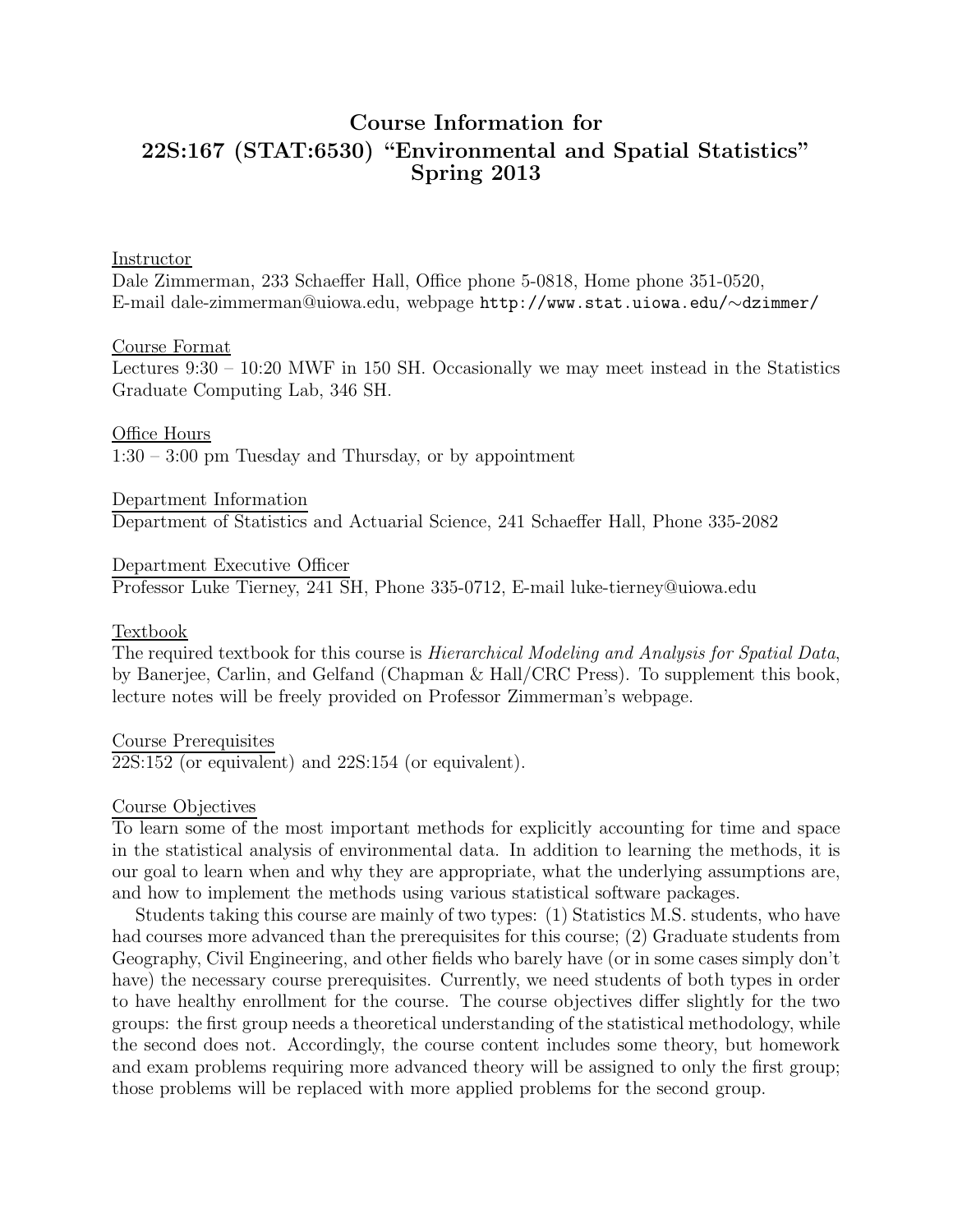## Major Topics Covered

- Exploratory temporal and spatial data analysis
- Temporal trend detection and estimation
- Geostatistics: Semivariogram estimation and Kriging
- Spatial regression
- Environmental monitoring network design
- Lattice (areal) data analysis, including disease mapping
- Spatial point pattern analysis
- Modeling spatio-temporal data
- Methods for sampling environmental populations (time permitting)

### Computing

Substantial computing will be necessary to complete many homework assignments and the final project. Our software of choice will be R, but we will also use SAS occasionally. Instructions on their use will be provided in class.

### Homework

Written homework assignments are an essential component of the course. Assignments will be given approximately every week to 10 days. Assignments must be turned in at the beginning of class on the day they are due. Unless prior arrangements are made, homework turned in late will receive a score no higher than 50%. You may work on homework problems together, provided that no outright plagiarism occurs.

Some assignments will involve the analysis of data using a computer. Any computer output you wish to include with your homework should be fully labeled and annotated, and should be integrated with other parts of the homework by electronically cutting and pasting.

Some homework assignments may include some problems assigned only to Statistics graduate students, and other problems assigned only to non-Statistics graduate students. Every effort is made to "equalize" these assignments.

#### Attendance

Attendance at lectures and participation in discussions are expected. Coming late to class, leaving early, or failing to attend class often will lower your grade.

## Take-home Midterm Exams

Two take-home midterms exams will be given. The first will be handed out on March 1 and will be due on March 8. The second will be handed out in late April (exact date to be determined later) and will be due one week later. Both exams will involve more extensive data analysis and/or simulation than homework assignments do. As with homeworks, some problems may be assigned only to Statistics graduate students or only to non-Statistics graduate students.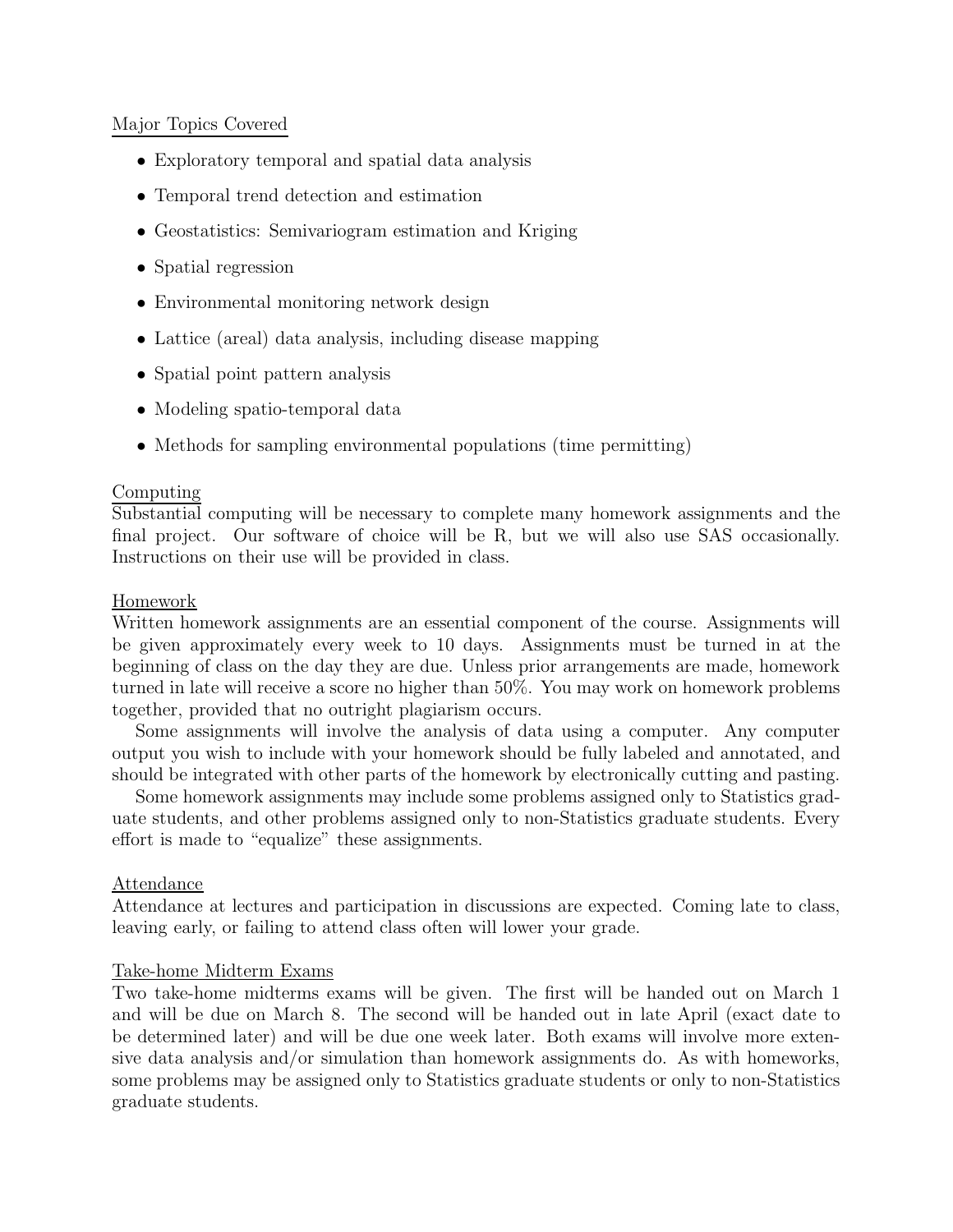# Final Project

In lieu of a final exam, each student will write a "term paper" on a spatial statistics topic of his or her own choosing (but one which has not been covered in class). This paper can be based on papers in the spatial statistics literature or on original research, and they should include a worked example with computer code (if appropriate). Professor Zimmerman can provide ideas for possible topics. A written term paper proposal (of length one page or less) must be turned in on Friday, March 29. More guidance regarding this proposal will be provided in early March.

# Grading

- Homework and Attendance,  $40\%$
- Take-home Midterm Exams,  $40\%$  (20% each)
- Term Paper, 20%

Plus-minus grading will be used.

## Academic Fraud

All forms of plagiarism and any other activities that result in a student presenting work that is not his or her own are academic fraud. All academic fraud is reported first to the departmental DEO and then to the Associate Dean for Academic Programs and Services. See Academic Fraud at http://www.clas.uiowa.edu/students/academic handbook/ix.shtml for the complete policy.

## Making a Suggestion or Complaint

Students have the right to make suggestions or complaints and should first visit with me, then with the departmental DEO (if necessary). All complaints must be made as soon as possible. For more information, visit Student Complaints at

http://www.clas.uiowa.edu/students/academic handbook/ix.shtml

# Students with Disabilities:

I would like to hear from anyone who has a disability that may require some modification of seating, testing, or other class requirements so that appropriate arrangements can be made. Please see me about this as soon as possible.

## Understanding Sexual Harassment

Sexual harassment is reprehensible and will not be tolerated by the University. It subverts the mission of the University and threatens the well-being of students, faculty, and staff. Visit this site (http://www.sexualharassment.uiowa.edu/) for definitions, assistance, and the full University policy.